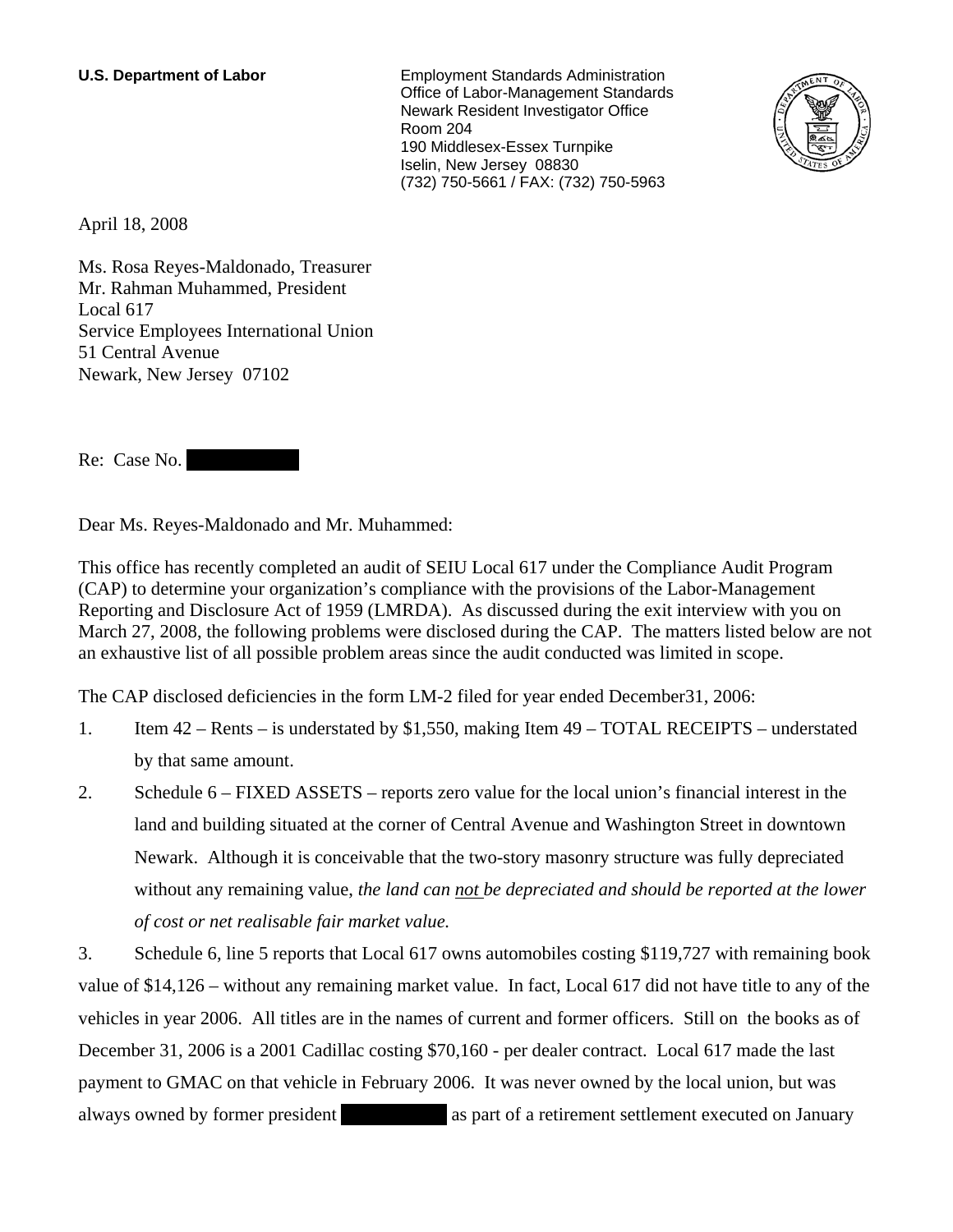16, 2001 between and the SEIU Local 617 Executive Board. From the date of purchase that vehicle has been erroneously reported as an asset of the union.

08/04/2010

**ARTICLE XV – PROPERTY RIGHTS** of the SEIU Local 617 Constitution and Bylaws (dated June, 2000) states: "The title to all property, funds and other assets of this Local Union shall at all times be vested in the Local Executive Board for the joint use of the membership of this Local Union, but no member shall have any severable property right, title, or interest therein. Membership in this organization shall not vest any member with any right, title, or interest in or to the funds, property, or other assets of this Local Union, now owned and possessed or that may hereafter be acquired, and each member hereby expressly waives any rights, title or interest in or to the property of this Local Union, including the funds of this Local Union."

Title II of the LMRDA requires that records be maintained for five years for receipts and expenditures. Failure to maintain such records is violative of Section 206 of the Act:

Schedule  $19$  – UNION ADMINISTRATION – reports that was paid \$27,000 for consulting services. No documentation was available to substantiate what services were rendered by him to Local 617. None was ever submitted or requested by the incumbent officers.

An amended, signed, revised LM-2 for year ended December 31, 2006 should be submitted to this agency at the above address no later than May 15, 2008. Evidence of transfer of vehicle titles back to the ownership of Local 617 shall also be provided by that time. I want to extend my personal appreciation for your and your entire staff's cooperation and courtesy during this compliance audit. If we can be of any assistance in the future, please do not hesitate to call.

Sincerely,

Senior Investigator

|||||||||||||| |||||||||||||